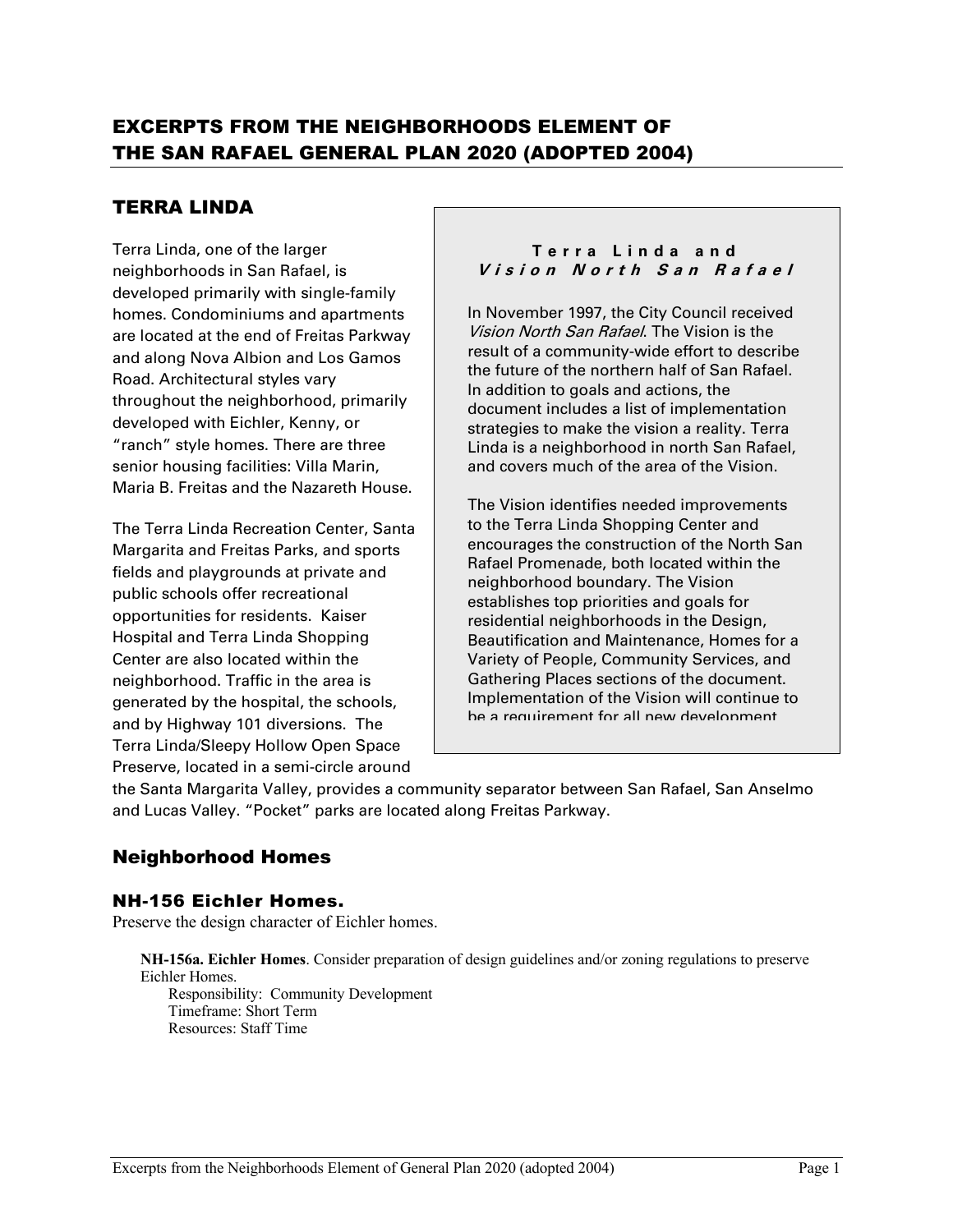## NH-157. Hillside Parcels, East of Los Gamos Drive.

These steep, highly visible parcels above the YMCA and office building have limited access. Development shall be clustered to retain community-wide visible hillside resources. Access to the northern parcel is very difficult and should be considered through the adjacent southern parcel.

See LU-2a (Development Review).

## NH-158. Santa Margarita Neighborhood Plan.

Prepare a neighborhood plan for Santa Margarita to address neighborhood concerns.

See NH-1a (Neighborhood Planning Process).

# Neighborhood Circulation

## NH-159. North San Rafael Promenade.

Support implementation of the North San Rafael Promenade.

See C-24a (North San Rafael Promenade).

## NH-160. Freitas Parkway Overhead Utilities.

Support and seek funding to underground utilities along Freitas Parkway.

See I-4a (Funding Undergrounding Utilities) and I-4b (Neighborhood Efforts).

## Neighborhood Economy and Culture

## NH-161. Terra Linda Shopping Center.

Encourage improvements to Terra Linda Shopping Center. Incorporate improvements for the North San Rafael Promenade into upgrades at the shopping center. Examples include:

- Coordinated design and colors at the Terra Linda Shopping Center.
- Tenant identification signs for Terra Linda Shopping Center consistent with the center's appearance.
- Pedestrian friendly plaza in front of Scotty's Market and entry signage at Freitas and Del Ganado.
- Housing when possible, thereby adding to the vitality of this area and facilitating the use of public transit.

See LU-2a (Development Review) and C-24a (North San Rafael Promenade).

# Neighborhood Economy and Culture

## NH-162. Kaiser Permanente Medical Center.

Retain uses at the Kaiser Permanente Medical Center and seek ways to improve traffic and parking.

See LU-2a (Development Review).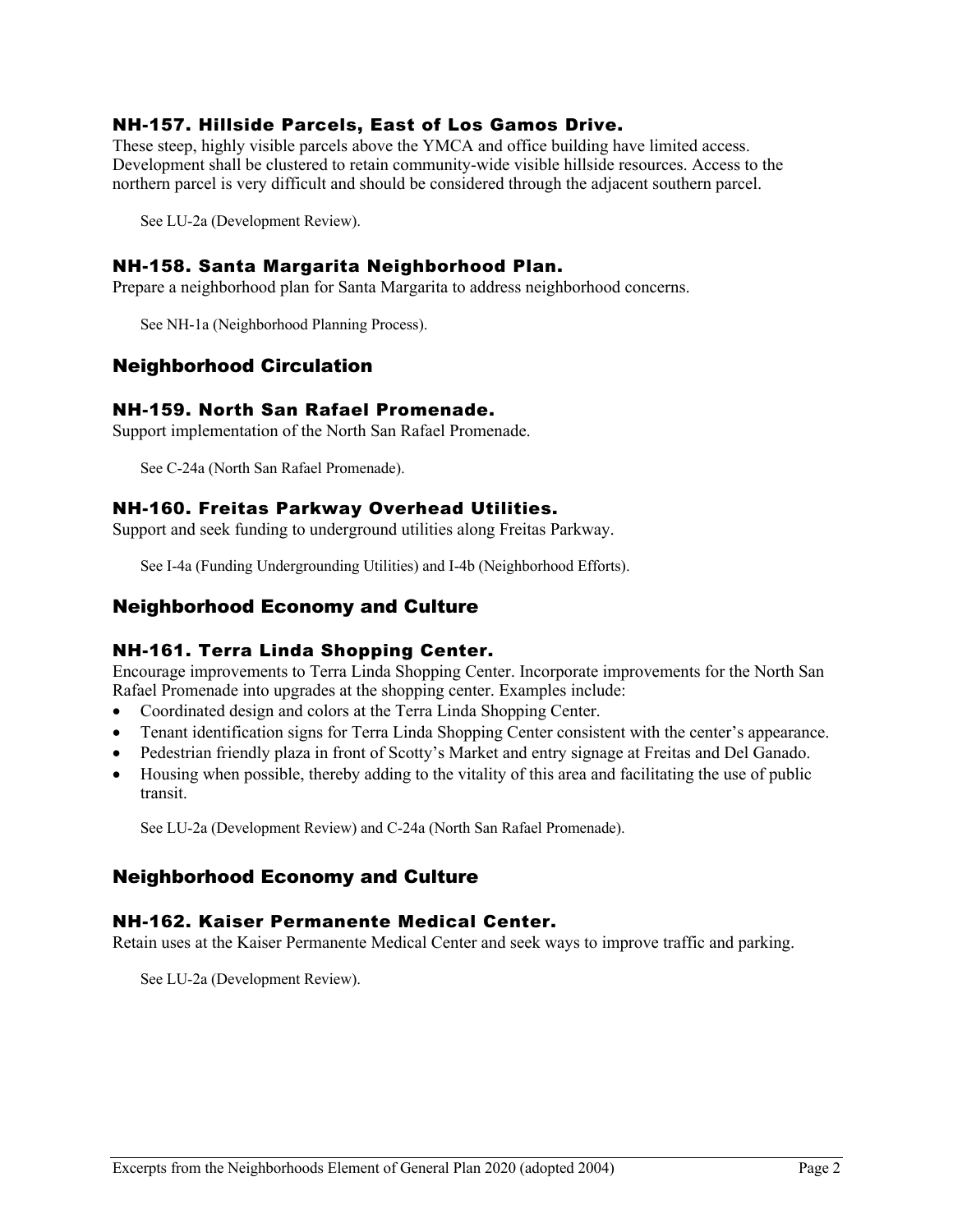## Neighborhood Design

## NH-163. Youth Recreation Facilities in North San Rafael.

Encourage safe places for the young people in the North San Rafael Community to gather and to explore and pursue their interests.

**NH-163a. Youth Facilities**. Through the development review process, require, as needed, improvements consistent with this policy. Provide and maintain additional recreation facilities in North San Rafael, including a teen center and skate park.

 Responsibility: Community Development Timeframe: Short Term Resources: Fees

## NH-164. Santa Margarita Creek.

Improve the appearance of the Santa Margarita Creek on Del Ganado Road while maintaining storm drain capabilities.

See CON-8a (Creek Restoration) and CON-8b (Enhancement of Creeks and Drainageways)

#### NH-165. San Rafael Library Services.

Encourage library services west of Highway 101.

See CA-12a (Opportunities for Community Based Libraries)

# MONT MARIN/SAN RAFAEL PARK

The Mont Marin/San Rafael Park Neighborhood is a suburban neighborhood located in North San Rafael. Most of the homes in this neighborhood are owner-occupied. A significant open space ridge is located along the eastern boundary of the neighborhood. Jerry Russom Memorial Park is located along the western boundary of the neighborhood, providing access to the Terra Linda/Sleepy Hollow Divide Open Space Preserve. The Mont Marin/San Rafael Park neighborhood experiences Highway 101 bypass traffic, which has decreased since Las Gallinas Avenue was narrowed to one lane each way to accommodate new bike lanes.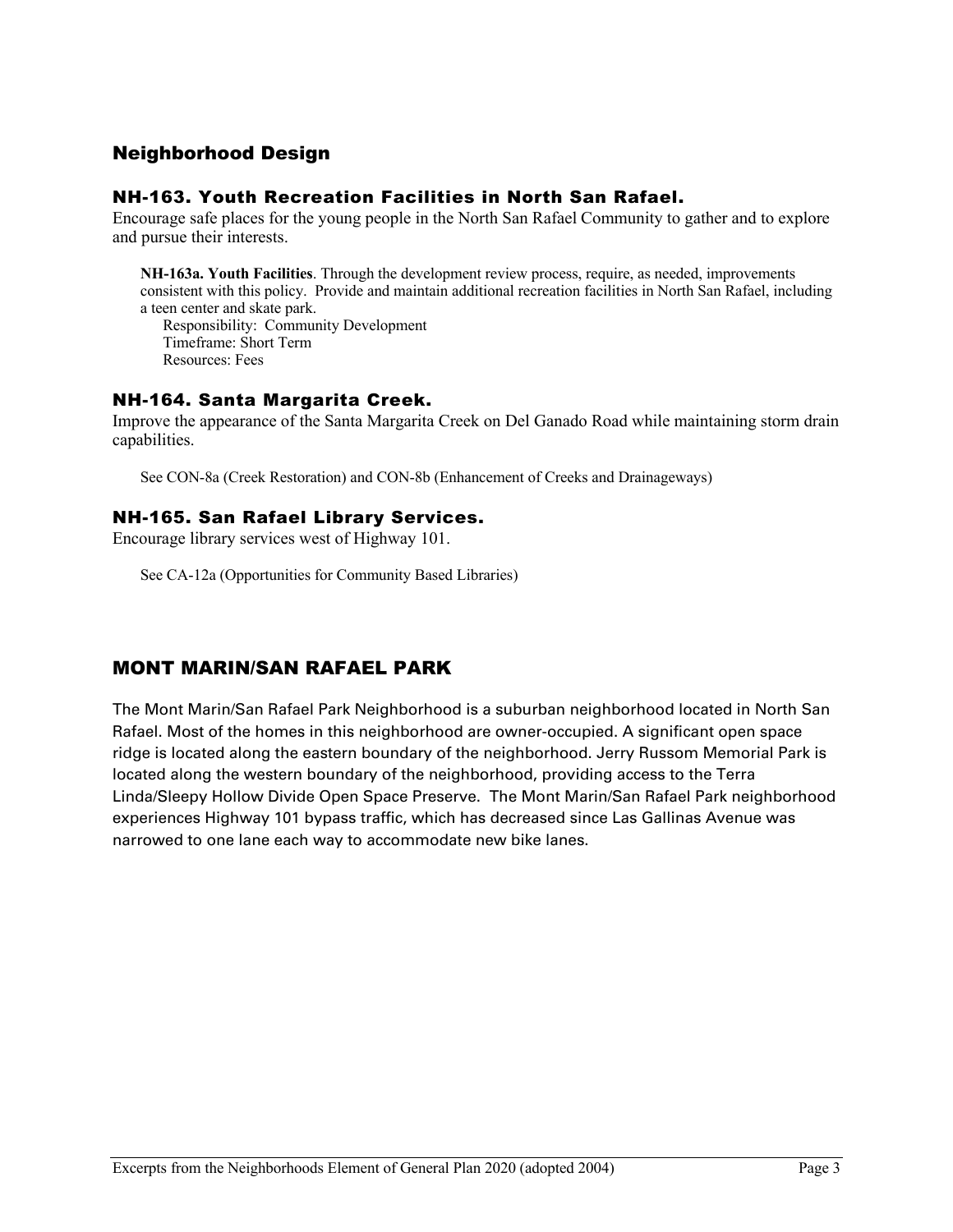# NORTH SAN RAFAEL COMMERCIAL CENTER

The North San Rafael Commercial Center includes the Northgate "Town Center" area, the Northgate Business Park, and the offices and YMCA located on Los Gamos Road. The Town Center area includes the Northgate One shopping center, the Northgate Mall, and the Northgate Three Shopping Center. This area is developed predominantly with retail and office uses. The Northgate Business Park, located east of Highway 101, is developed with a mix of office and industrial uses, providing spaces suited to small businesses and startup companies that comprise an important part of San Rafael's economy.

This area also includes a variety of housing including "starter" condominiums, apartments, medical facilities and senior residential care facilities. The largest vacant property in this neighborhood is the former Fairchild Semiconductor site, approved for an industrial/office project. The Merrydale Overcrossing and Freitas

#### **Vision of North San Rafael Commercial Center**

One of the key concepts in Vision North San Rafael is the development of a "town center" in the heart of the Northgate commercial area.

As described in the Vision:

A "town center" is a focal point where the values and history of the community are expressed and supported, where community identity is strengthened and neighborhood cohesion is fostered. It is a place where residents and workers can gather—formally and informally—to share community life. The Town Center will have public art, a wide variety of unique shops, many places to eat, and a number of entertainment options.

Our town center will be a major destination point on the promenade, a place where everyone feels welcome, something is always happening, and strolling is a pleasure. It will also include one of North San Rafael's principal gathering places—in the form of a town square! Over time, the Town Center would change, expand and evolve to become the heart of the North San Rafael community.

The priority actions for the Town Center are to create a sense of enclosure, pedestrian-scale and easy accessibility

and to provide high quality retail stores for  $\alpha$ 

Parkway provide pedestrian, vehicle, and bike connections between the two sections of the neighborhood. The north fork of Gallinas Creek flows through this area from along Freitas Parkway to the wetlands bordering McInnis Park.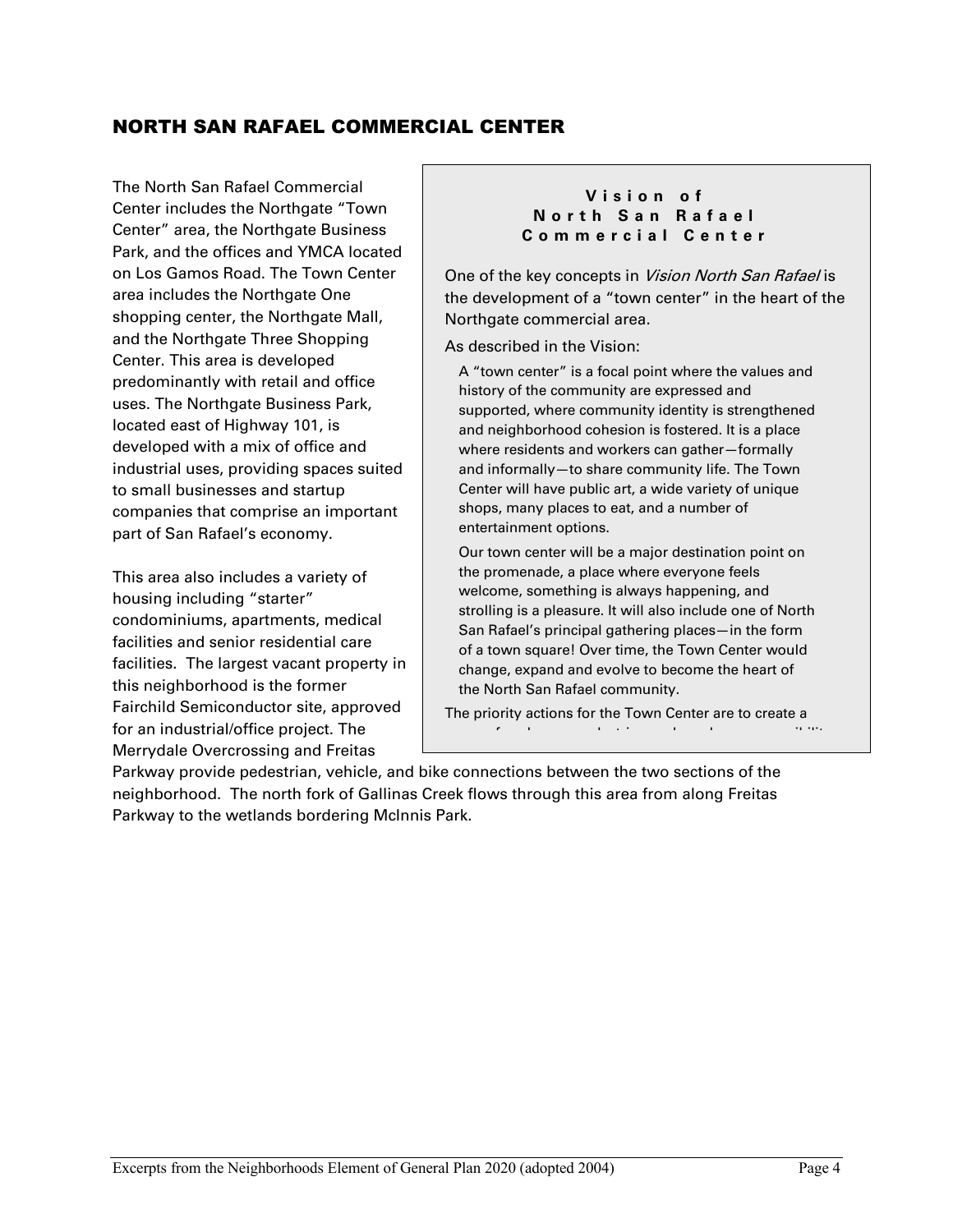# Neighborhood Economy and Culture

## NH-131. North San Rafael Town Center.

Create an attractive, thriving heart for the North San Rafael community: a centerpiece of commerce and activity with a diversity and synergy of activities for all ages.

See LU-2a (Development Review).



## NH-132. Town Center Activities.

Create a Town Center with high quality retail stores for local residents as well as the broader community. Broaden the appeal of the Town Center area by improving pedestrian traffic, increasing the number of local shoppers, and attracting a mix of high quality stores, entertainment, and services.

- a. Encourage a distinctive commercial niche for the Town Center consistent with the area's characteristics.
- b. Encourage a variety of stores and services to foster local patronage. Examples include a library; restaurants; a produce market; and music, book, family clothing, housewares, and variety stores.
- c. Encourage upgrading of anchor stores and specialty stores.
- d. Support an additional high quality retail anchor store if necessary for economic vitality, consistent with traffic circulation.
- e. Support nightlife activities, such as a late-night restaurant, diner or coffee shops that harmonize with existing theaters and cultural activities.

See LU-2a (Development Review).

# NH-133. Northgate Mall.

Revitalize the economic health of the Northgate Mall and surrounding business areas. Encourage efforts to revitalize and expand Northgate Mall, including improving the mix of activities and the quality of shops, and upgrading the appearance of the buildings and landscaping, while maintaining a scale consistent with the surrounding community and not exceeding infrastructure capacity. Allow the addition of residences, maximize the potential for affordable housing, and incorporate promenade improvements as described in the *North San Rafael Promenade Conceptual Plan* in any substantial rehabilitation or expansion of the mall.

See LU-2a (Development Review) and C-24a (North San Rafael Promenade).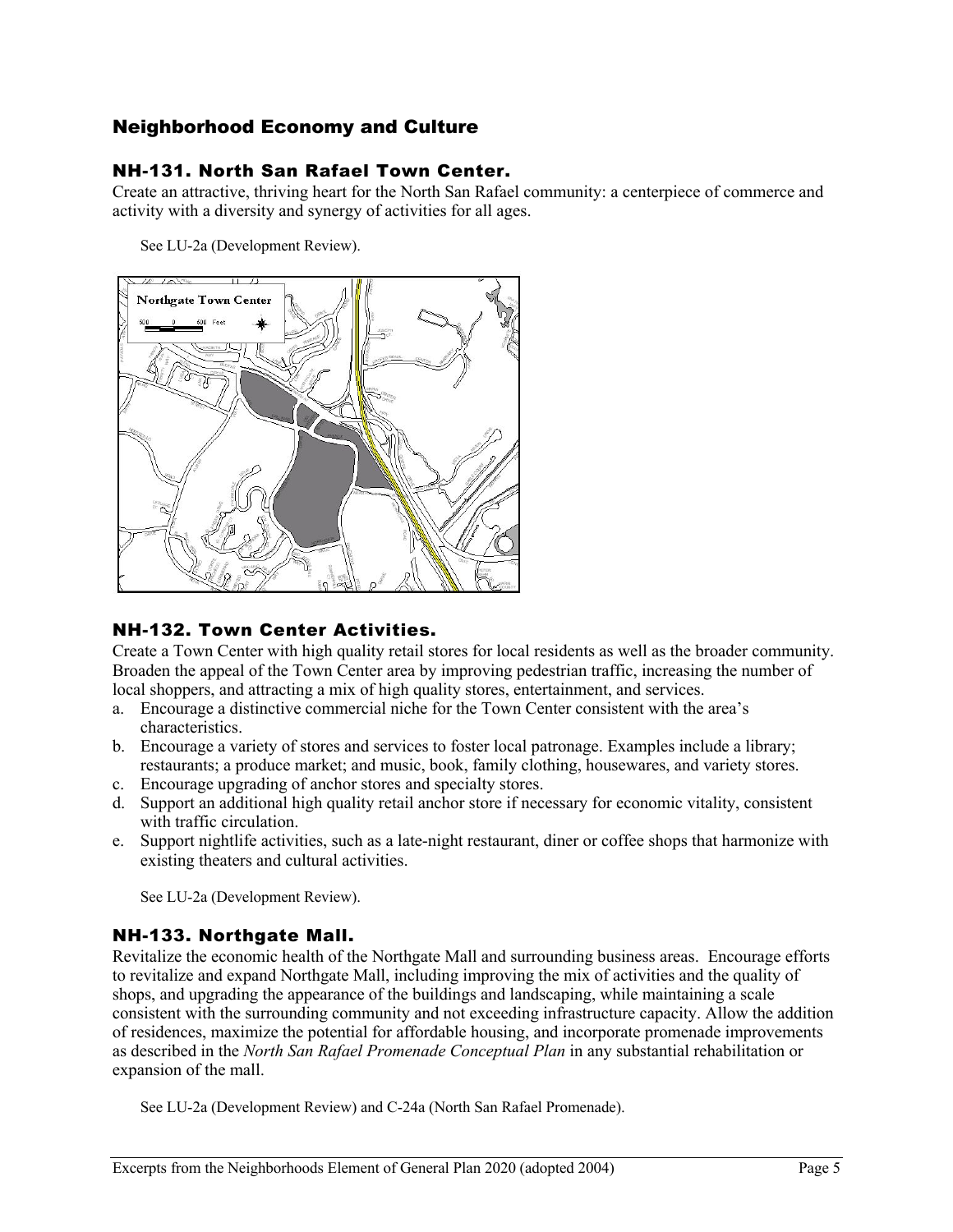## NH-134. Outdoor Gathering Places.

Encourage outdoor public places that support activities and facilities that will encourage people to gather (such as outdoor cafes with music, entertainment for children as families dine and shop, and periodic cultural and arts events), promote a public plaza, a small music venue, and/or a children's feature, and provide outdoor cafes, sidewalk restaurants, or other uses that provide outdoor seating.

See LU-2a (Development Review).

#### NH-135. Incentives.

Provide planning incentives for uses that will enhance the Town Center, including retail, office, housing, and community services. Allow a height bonus of two stories for affordable housing.

**NH-135a. Development Review Process**. Through the development review process, encourage improvements consistent with this policy. For example, encourage flexibility in design of retail to incorporate features, such as plazas, pedestrian walkways, entertainment, cultural events, and other community services. Foster partnership among property owners, business owners, community residents, and government agencies to plan and implement future development and changes.

Responsibility: Community Development Timeframe: Long Term Resources: Staff Time

See LU-13 (Height Bonuses).

#### NH-136. Design Excellence.

Assure quality of design by supporting policies that encourage harmonious and aesthetically pleasing design for new and existing development. Upgrade and coordinate landscaping, signage, and building design in the Town Center area, as well as improving building and landscaping maintenance.

See LU-2a (Development Review).

## NH-137. Northgate Business Park.

Protect and maintain existing industrial uses and industrial sites that are important to San Rafael's economy and needed for the convenience of its residents and businesses. Allow uses such as delis and copy shops that serve businesses and employees in the area.

See LU-2a (Development Review).

## Neighborhood Design

## NH-138. Industrial Uses and Design Improvement.

Upgrade building design and landscaping with new construction and remodeling projects, particularly along Redwood Highway. Evaluate the design of projects considering the views from Highway 101, with particular attention paid to rooftop equipment and screening of mechanical equipment.

See also I-4 (Utility Undergrounding) and LU-2a (Development Review).